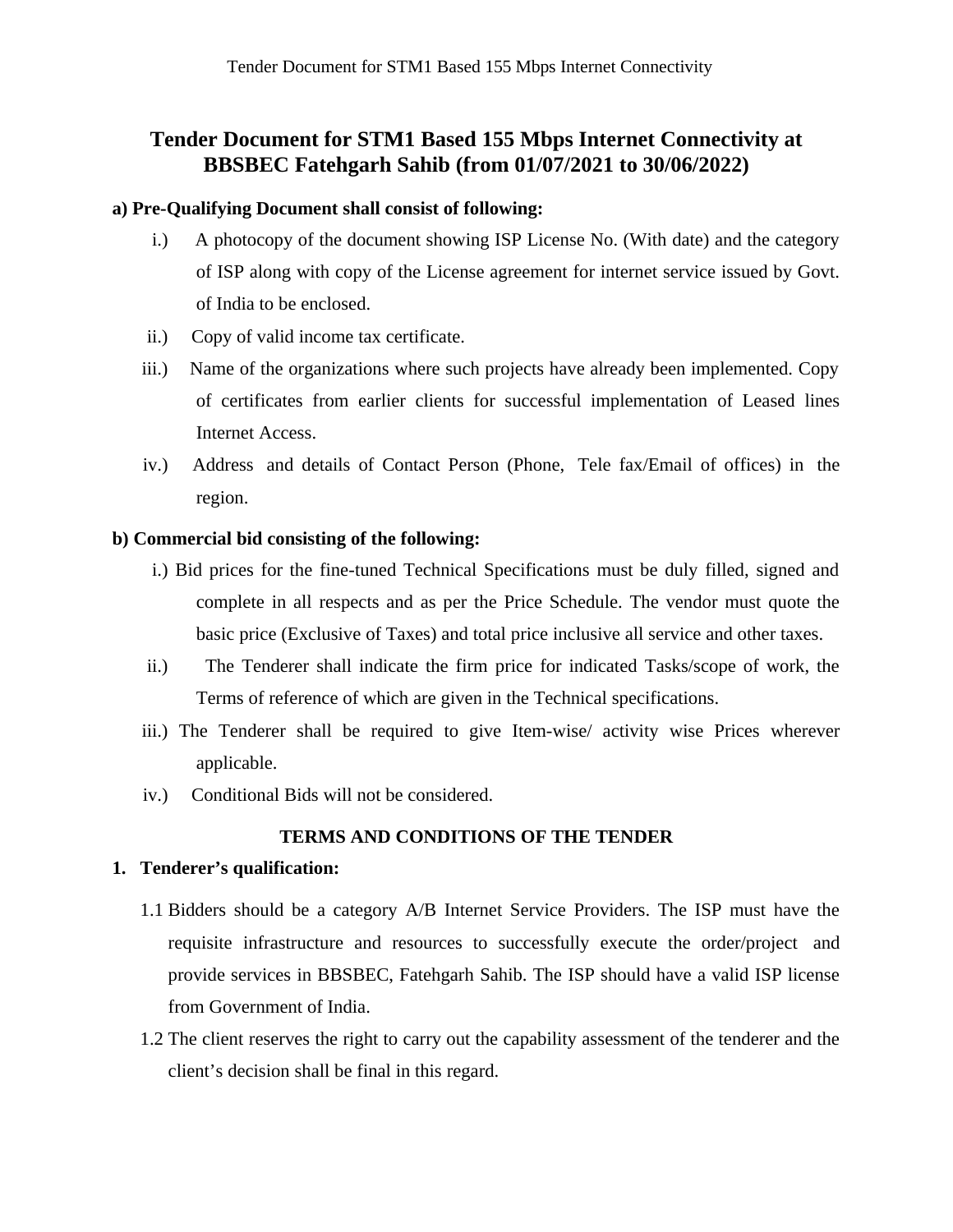- 1.3 The individual signing the tender or other document, in connection with the tender must certify as to whether he or she has signed as:
	- a. A "Sole proprietor" of the firm or constituted attorney of such sole proprietor.
	- b. A partner of the firm, if it is in partnership, in which case he must have authority to refer to arbitration disputes concerning the business partnership either by virtue of the partnership agreement or a power of attorney. In the alternative all the partners should sign the tender.
	- c. Constituted attorney of the firm, if it is a company.
- 1.4 The connectivity should be on Dual ring fiber network (local loop) of a licensed based telecom service provider to the locations as specified or required. This wired link should be of STM1 based and scalable in case of increase in requirement.
- 1.5 The bidder would insure that the local loop provisioning does not violate regulations as laid by government of INDIA/TRAI in respect of such links/networks.
- 1.6 ISP should bear financial penalties for any delay in installation due to non availability of approvals and violation if any.
- 1.7 100 Mbps backup link should be based on RF/Wireless. In case of main OFC Breakdown, system should auto–switch to RF backup link and later on auto-switch back to OFC when it is up again.

# **2. Eligibility Conditions**

The tender is open to all qualified bidders who fully meet the following qualifying requirements (the required documents in proof of the eligibility as given below should be enclosed in the prequalification bid):

- 2.1 The tenderer (Internet Service Provider) must have a valid A/B category license from Govt. of India, must have requisite infrastructure and resources to successfully execute the project and provide services in Institute.
- 2.2 The ISP should have fully functional Customer Service Center in or within close vicinity of Fatehgarh sahib which is operational 24 hours.
- 2.3 The ISP should have adequate bandwidth at the back end to provide the desired services. A proof of the same must be enclosed.
- 2.4 The ISP should have experience of implementing connectivity of similar or more Bandwidth in at least 3 internet leased lines in this region.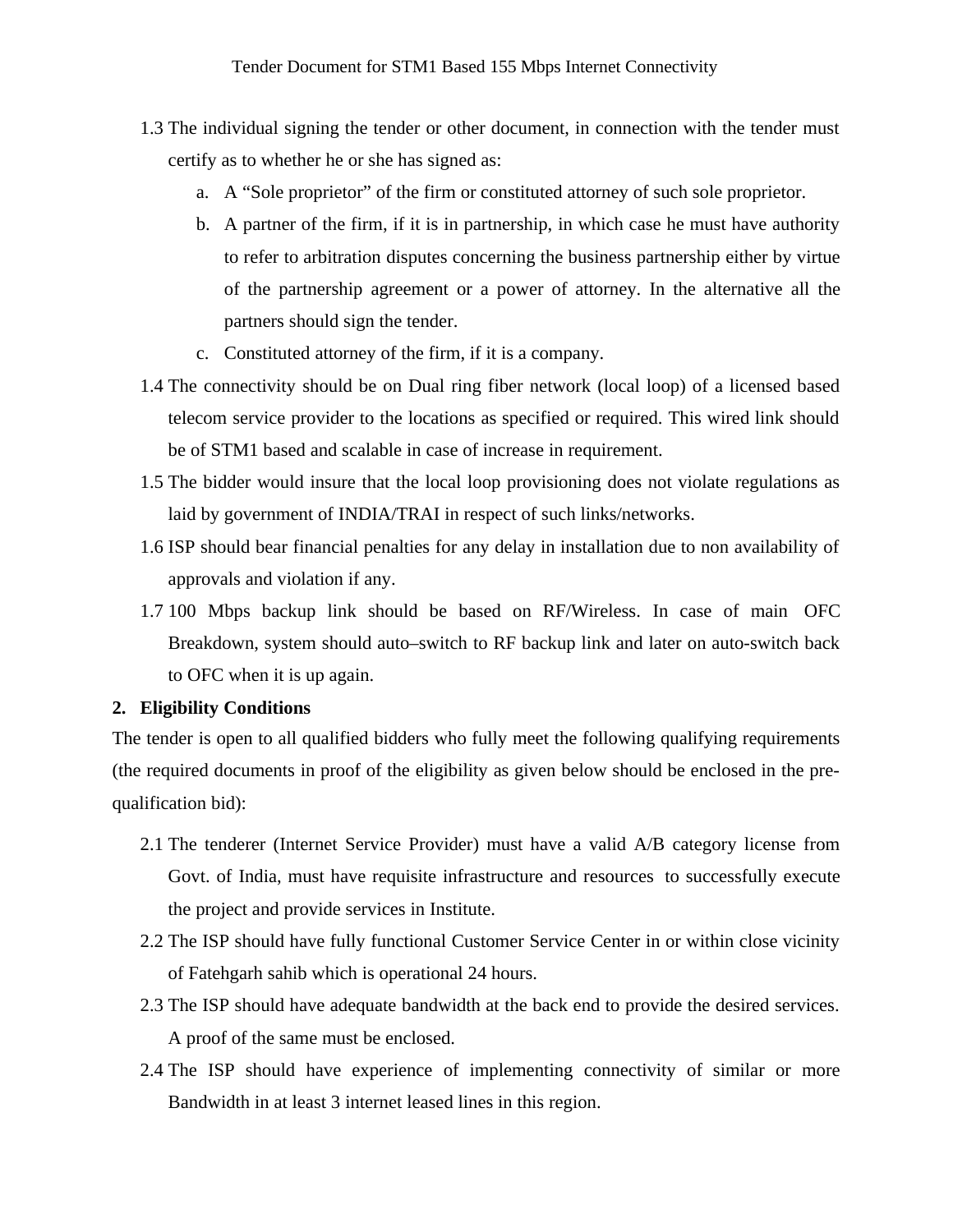2.5 The client reserves the right to carry out the capability assessment of the tenderer and the client's decision shall be final in this regard.

#### **3. DELIVERY PERIOD AND INSTALLATION**

3.1 The delivery period of said tasks should be adhered to as will be mentioned in the award of contract. Tenderer should quote the minimum and maximum period it will take to install the link. The supply shall actually be deemed to have been complete on the actual date of installation.

### **4 SCHEDULE OF PAYMENT:**

The purchaser may, however, consider making payments after the completion of quarter, which shall be subject to the following conditions on various tasks as under:

- 4.1 Bandwidth Charges: Bandwidth Charges are payable quarterly after the completion of quarter. For this the ISP will raise the bills at-least one month in advance before the start of the next quarter.
- 4.2 Hardware Charges/Local Loop Charges: All the hardware/ equipment will be provided and maintained by the vendor, no separate rent/cost would be paid for that.

# **5 WARRANTY PERIOD:**

- 5.1 The Vendor will be responsible for the comprehensive maintenance during the warranty period of minimum one year after the acceptance of installation and testing of hardware. In case of any discrepancy, the Principal, BBSBEC, Fatehgarh Sahib will have the right to arrange maintenance at the risk and cost of the vendor from any other source and shall raise bills on the vendor. The vendor shall clear such bills within seven days failing which the bill amount will be deducted from the quarterly payment(s).
- 5.2 The vendor will also maintain the equipment/services in an efficient running at all times during its warranty period. However, average up-time during a quarter should not be less than 99%. In case the vendor/ISP fails to maintain the said uptime, the vendor/ISP will be liable for penalty at the rate of 1% of the cost of the total fixed cost. Even if a peripheral or part of the system is not working, the system will be considered as down.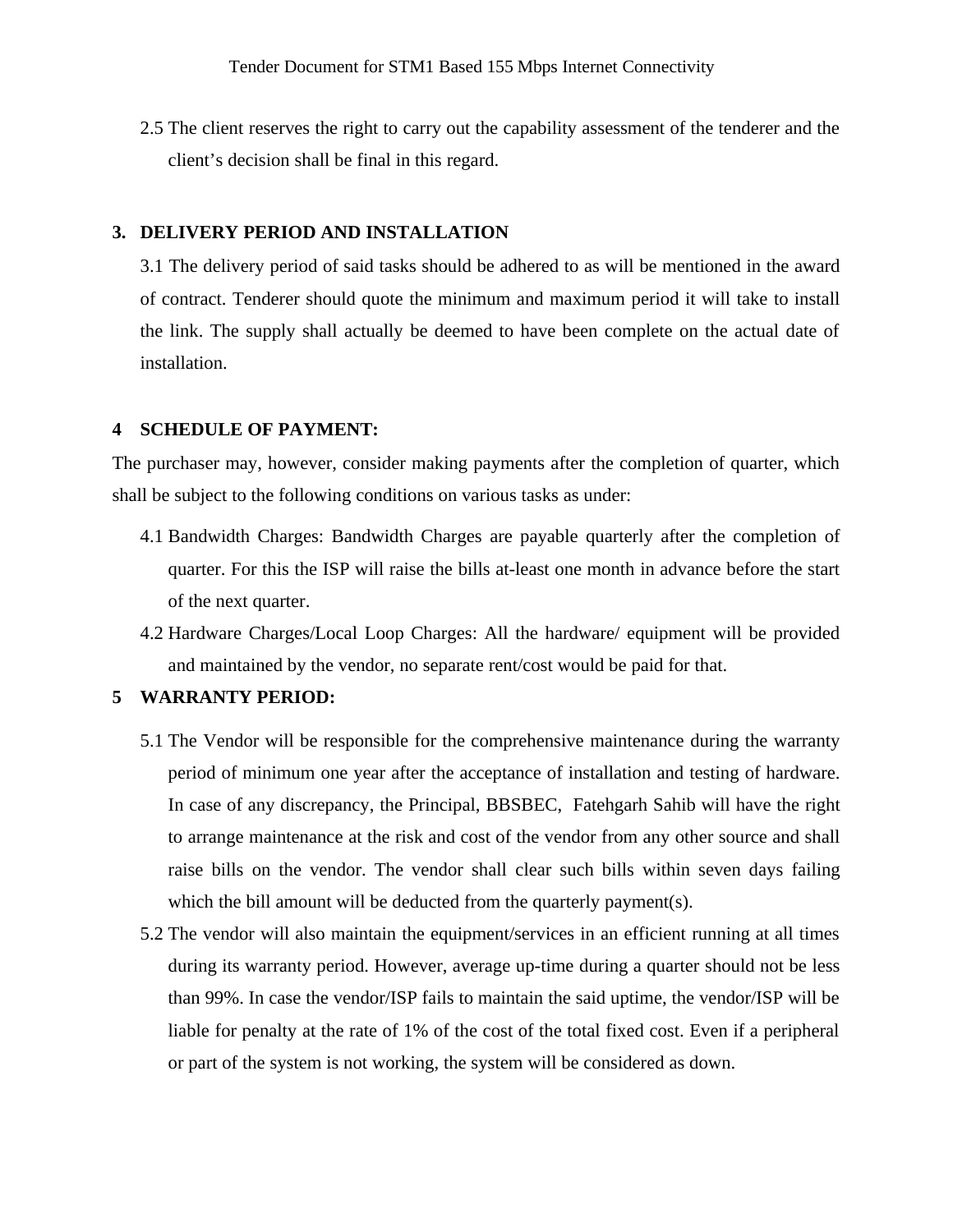- 5.3 If the vendor does not provide necessary hardware to run the required service efficiently within ten days then the vendor will be liable for penalty  $\omega_{1\%}$  of the cost of the total fixed cost.
- 5.4 If the line remains down for more than 10 minutes, it shall attract penalty which will be computed in the following manner:

The Total Amount after the negotiation(Less service tax) ∗ Min. Time lost beyond 10 min.∗ 8 365X 24 X 60

Penalty amount shall be calculated at the end of each quarter.

- 5.5 It is the duty of vendor to revise the prices at the end of each quarter and passes onto BBSBEC, Fatehgarh Sahib automatically if the prices for similar type of services are offered at lower prices by reputed competitors.
- 5.6 The vendor will maintain the equipment/services for efficient running at all times. However, average up-time during a quarter should not be less than 99% will be liable for penality $@1\%$  of the cost of the total fixed cost. Even if a peripheral or part of the system is not working, the system will be considered as down.
- 5.7 Up-time shall be calculated as:

# (Total Time − Down Time) X 100 Total time

- 5.8 The response time for attending the faults will be 4 hours after they are reported to the vendor. The vendor will rectify the faults within 8 hrs failing which; the vendor will arrange temporary replacements. The services shall be provided 24 X 7 X 365 days.
- 5.9 The vendor will do preventive maintenance (PM) once a quarter for up keep of the systems running. This schedule will have to strictly adhere to by him. PM should generally be done on non working days/beyond general shift hours.
- 5.10The comprehensive maintenance will include everything except consumables which will be decided by the client.
- 5.11Decision of the client on the facilities to be provided to the engineers of the vendor shall be final.
- 5.12Client shall move the equipment from one location to another with the help of vendor to the extent possible.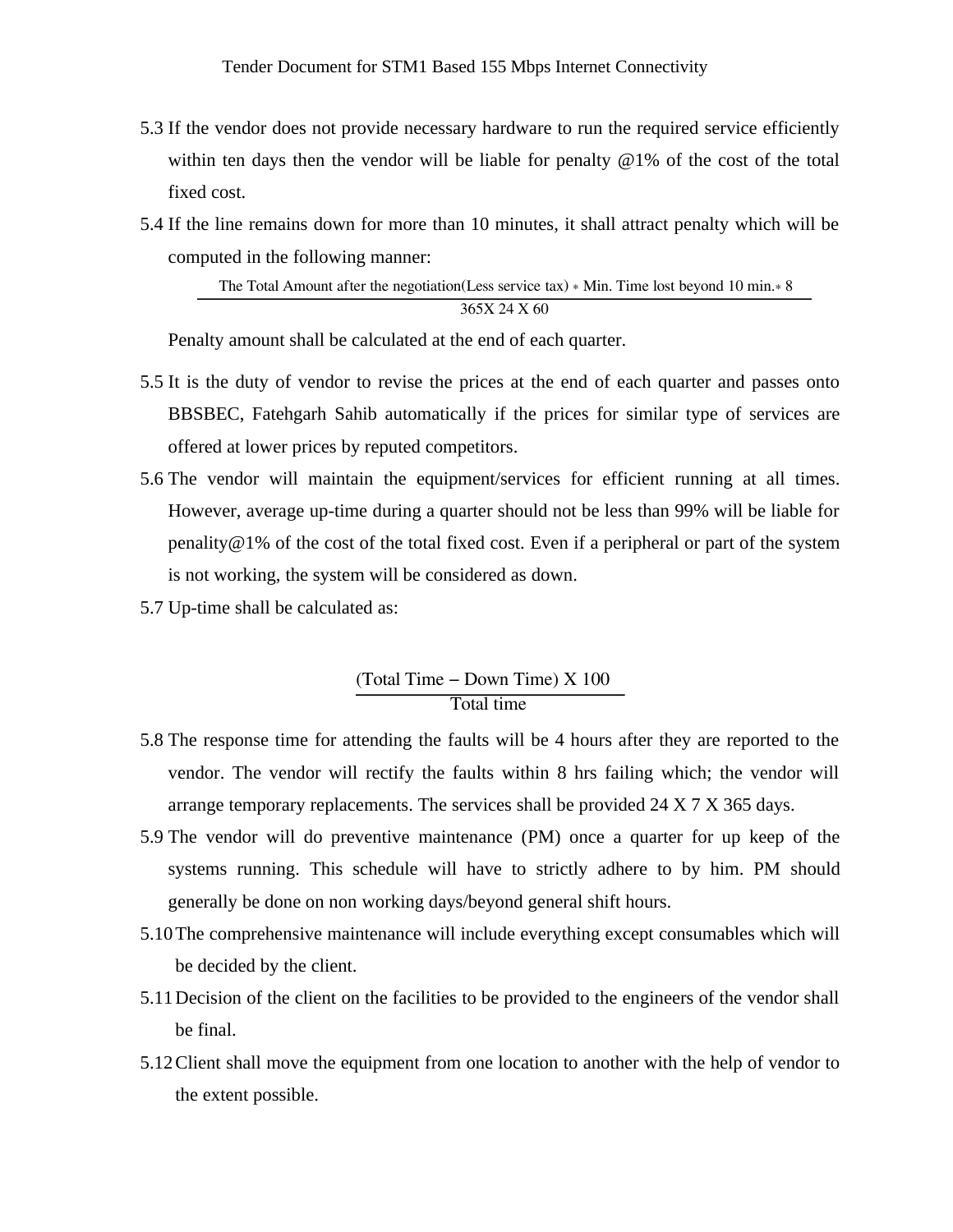5.13All these terms and conditions will be applicable during Warranty and Post Warranty period.

# **6 "No Claim" Certificate:**

The ISP shall not be entitled to make any claim, whatsoever, against the client under or by virtue of or arising out of this contract nor shall the client entertain or consider any such claim, if made by the ISP after he shall have signed a "no claim" certificate in favors of the client in such forms as shall be required by the client after the works are finally accepted.

### **7 ISP's Personnel**

The ISP shall employ and provide such qualified and experienced personnel as are required to perform the services under the contract.

### **8 ISP Project Manager:**

The ISP shall ensure that all times during the currency of the contract an ISP Project Manager, acceptable to the client, shall take charge to maintain of the performance of the contract.

### **9 Documents prepared by the ISP to be the property of the client:**

All plans, drawings, specifications, Designs and other documents prepared by the ISP in the execution of the contract shall become and remain the property of the client, and before termination or expiration of the contract, the ISP shall deliver all such documents to the client under the contract along with the detail inventory thereof.

### **10 Confidentiality**

The ISP or the sub contractor(s) and their personnel shall not, either during the term or after expiration of this contract, disclose any proprietary or confidential information relating to the services, contract or the clients' Business or operations without the prior written consent of the client.

### **11 Force Majeure**

11.1 Notwithstanding the provision of the tenders, the ISP shall not be liable forfeiture of the performance security, liquidated damages or terminations for default, if and to the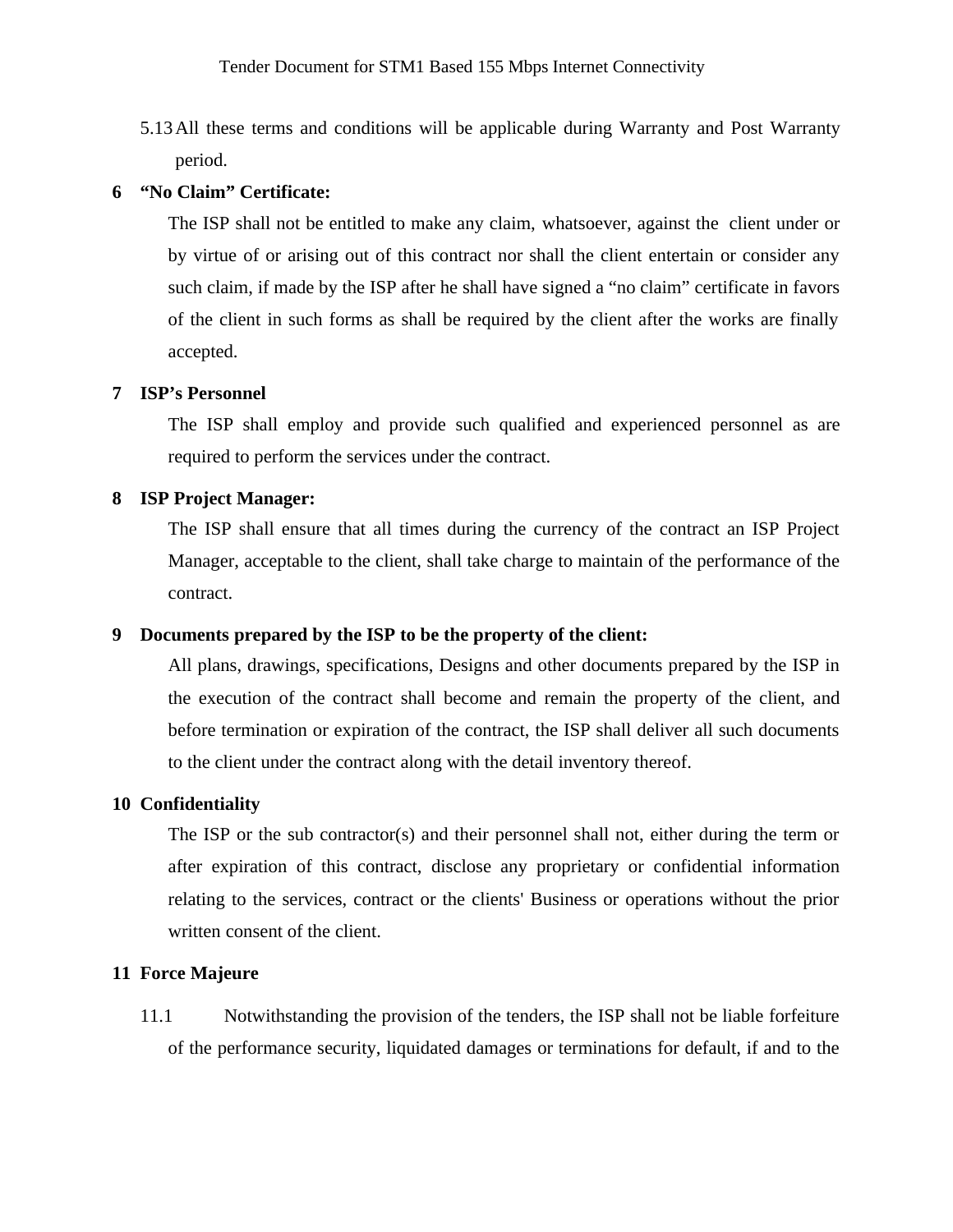extent that, its delay in performance and other failures or to perform its obligation under the contract is the result of an event of force majeure.

- 11.2 For the purpose of the clause, "Force Majeure" means an event beyond the control of the ISP and not involving the ISP's Fault or negligence and not foreseeable. Such events may include, but are not restricted to, acts of the client either in its sovereign or contractual capacity, wars or revolutions, fires, floods, epidemics, quarantine restrictions and freight embargoes.
- 11.3 If Force majeure situation arises, the ISP shall promptly notify the client in writing of such conditions and the cause thereof. Unless otherwise directed by the client in writing, the ISP shall continue to perform its obligation under the contract as far as reasonably practical, and shall seek all reasonable alternative means for performance not prevented by the Force Majeure event.

#### **12 Termination of Contract:**

12.1 The client may terminate this contract, by giving a written notice of minimum 30 days to the ISP.

12.2 The ISP can withdraw from the contract, by giving at least 90 days notice in writing.

12.3 As a result of force majeure, the ISP being unable to perform a material portion of the services for a period of more than 60 days.

#### **13 Responsibilities under the contract:**

The shortlisted ISP would be responsible for the following during the period of contract:

- 13.1 Provision of internet bandwidth connectivity at BBSBEC, Fatehgarh Sahib.
- 13.2 All interactions with other agencies like the basic service provider and hardware vendors during the concurrency of contract, which may be required for provisioning of services as per contract.
- 13.3 All repairs and maintenance of the equipment installed for the provision of services. The equipment like modems, cables and racks etc will remain in ISP's charge during the concurrency of contract.
- 13.4 Demonstration of the up-link and down-link from the ISP gateway as and when required.